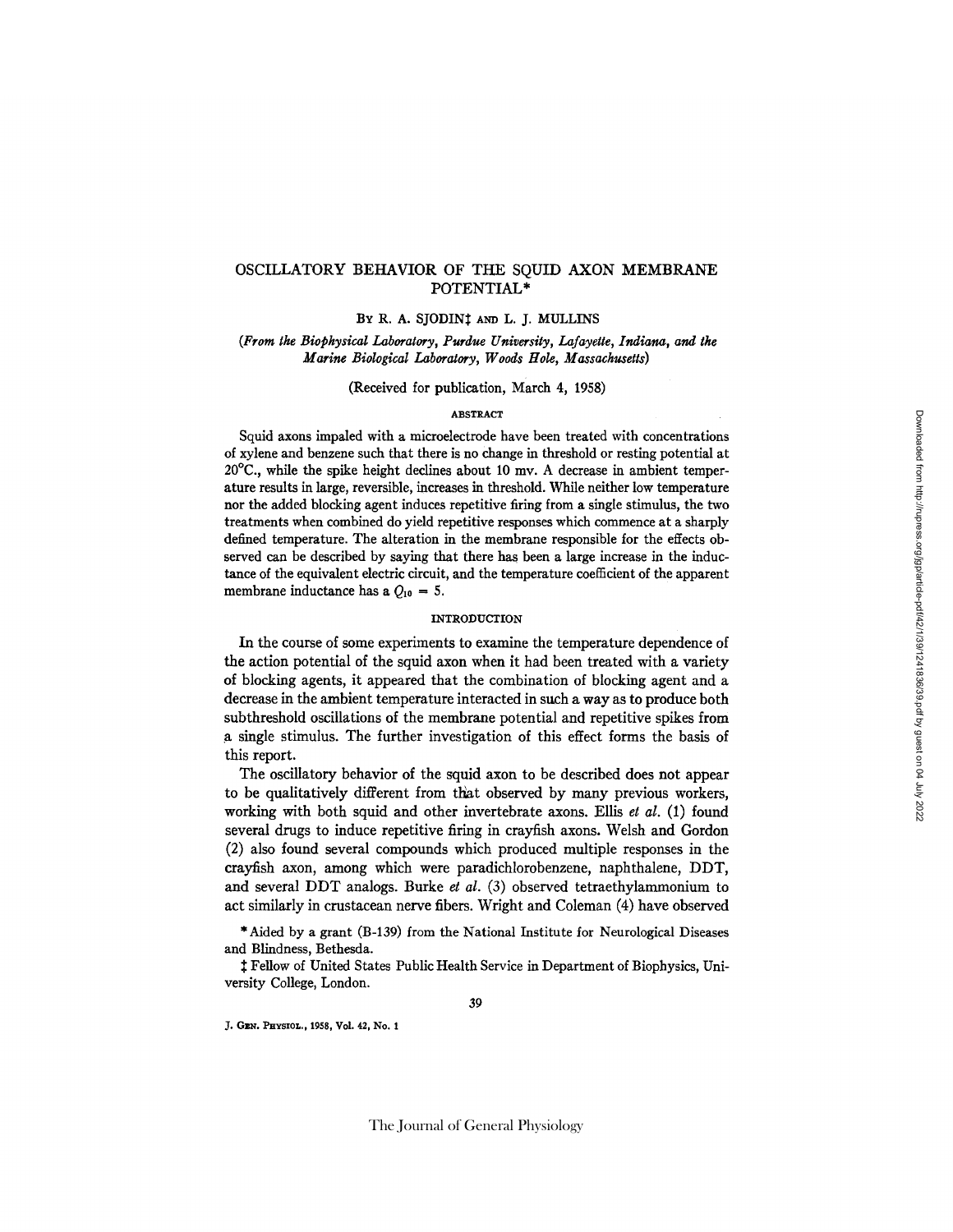similar activity in crab nerve. The oscillatory activity observed in nerve subjected to low calcium solutions is well known and is very well illustrated in the work of Arvanitaki (5, 6) on *Sepia* axons. Hodgkin (7) pointed out that multiple spikes arise out of oscillatory subthreshold responses when they reach sufficient magnitude and rate of rise. Finally, potential oscillations have been observed in the giant axon of the squid. Cole (8) and Marmont (9) have observed the squid axon membrane potential response to outward currents to be oscillatory in nature. Lowered calcium and elevated potassium solutions were also found to induce oscillatory behavior. Shanes (10) observed the afterpotentials of the normal untreated squid axon to be oscillatory and highly damped. He also observed that veratrine, as well as low calcium, can undamp the oscillations.

## *Methods*

Giant axons from the squid, *Loligo pealii*, were dissected out and a 5 to 7 mm. length carefully cleaned. Axons were mounted in a lucite trough filled with sea water and impaled with microelectrodes filled with 3 M KC1. The resistance of the microelectrodes used varied between 4 and 10  $\mu$  ohm and these were selected for low ( $\pm$  5 my.) tip potentials (11). The microelectrode was inserted in the axon in the region of the cathode of the stimulating circuit and this was adjusted to coincide with the cleaned region. The potential was lead  $via$  a cathode follower to the input of the differential amplifier of the oscilloscope. Low temperatures were provided by the flow of precooled sea water from large Dewar flasks to the experimental chamber. As the flow was found to have some effect on the electrode system, it was interrupted while recording took place. Temperatures were measured with a 200 K ohm thermistor, maintained in contact with the axon, and connected in a bridge circuit. Temperatures could be read to 0.01°C. but in the absence of insulation around the chamber the accuracy was  $\pm$  0.1°C. Stimulation was effected with 1 msec. square wave pulses delivered from a stimulus isolation unit and the usual frequency of test pulses was 1/see.

#### **RESULTS**

Previous studies with frog sciatic nerve (12) had demonstrated that 1,3,5 trimethylbenzene (mesitylene) was very effective in establishing a conduction block at 15°C. without appreciably affecting the properties of the nerve at 20°C. It seemed desirable, therefore, to test this compound on squid axon. The results of such trials showed that mesitylene affected most axons very slowly even in saturated solution; many axons could be exposed to a halfsaturated solution in sea water for 30 minutes at 20°C. with no observable effect on either the threshold or action potential. Cooling such treated axons did show that their threshold *vs.* temperature characteristics had been slightly altered such that threshold rose somewhat more steeply with decreases in temperature than did that of control axons.

The results with mesitylene suggested that the molecule itself was too large to enter the membrane to the extent necessary to produce changes in threshold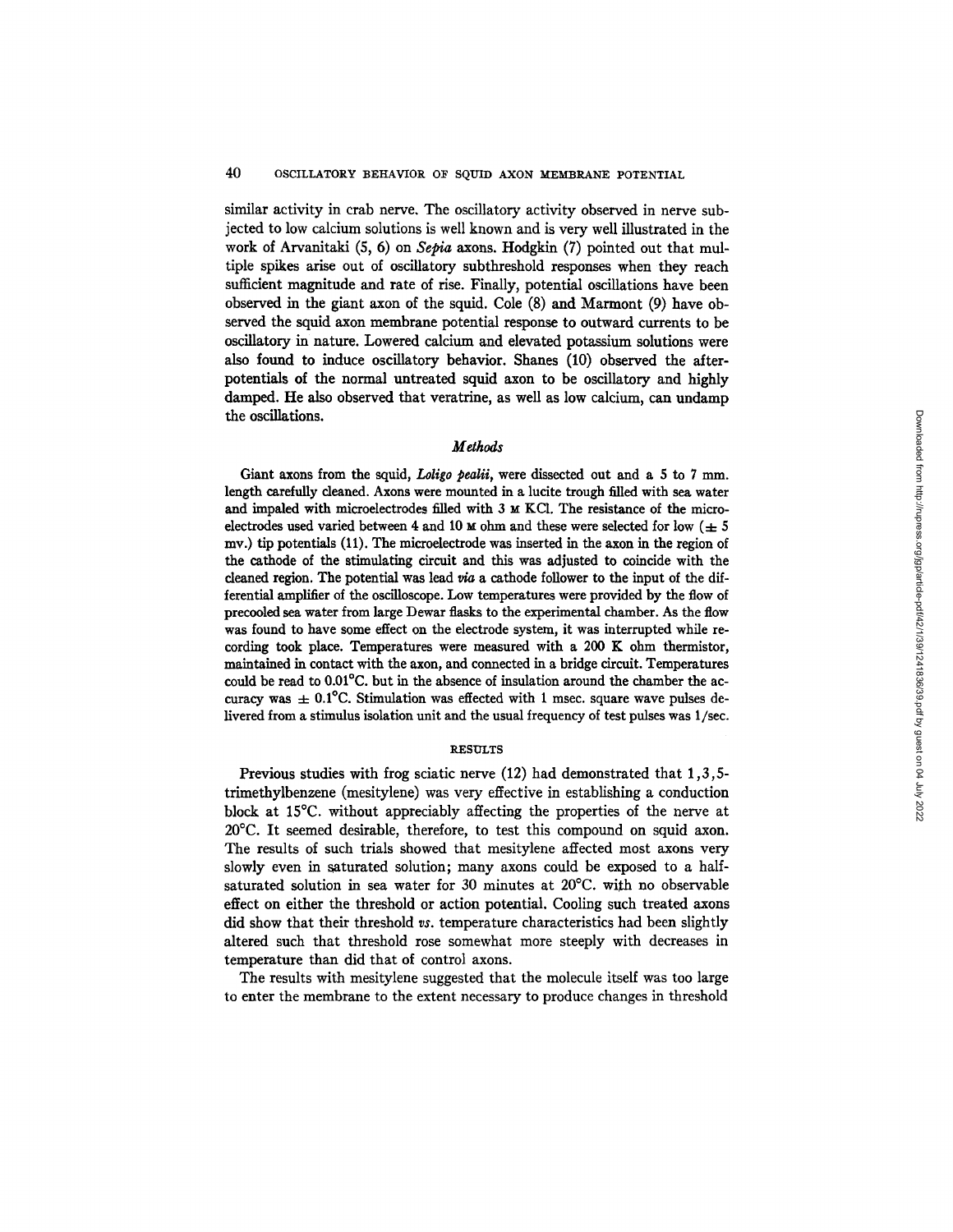and accordingly a new series of experiments was undertaken using 1,4-dimethylbenzene ( $p$ -xylene). When sea water  $\frac{1}{4}$  saturated with p-xylene was introduced into the experimental chamber at 20°C., the spike amplitude of the axon declined from 103 to 93 mv. within 5 minutes while the threshold



FIG. 1. *Upper left*, the two spikes shown occurred with a single stimulus and are followed by a damped oscillation of membrane potential. The axon was treated with sea water 0.2 saturated with p-xylene (temperature =  $16.8^{\circ}$ C.). *Lower left*, the single spike and following damped oscillation shown were obtained at 11°C. in 0.2 saturated  $p$ -xylene sea water. This axon had previously given a repetitive train of impulses at this temperature. Presumably fatigue or elevation of the threshold with sustained activity was responsible for the cessation of repetitive firing. *Upper right,* the train of spikes shown was obtained from a single stimulus in an axon treated with  $p$ -xylene (temperature = 6°C.). *Lower right,* this train of spikes was obtained from the above axon at 12<sup>o</sup>C. Grid scale, vertical, 1 unit = 20 mv., horizontal, 1 unit = 10 msec. The white markers denote zero potential.

and resting potential remained constant. As there was no change during the next 10 minutes, it appeared that the axonal membrane was in equilibrium with the applied concentration of xylene. A prominent feature of the action potential in the xylene-treated axon was a damped oscillation of considerable magnitude following the positive after-potential (see Fig. 1); this damped oscillation was also present after subthreshold stimulation and followed the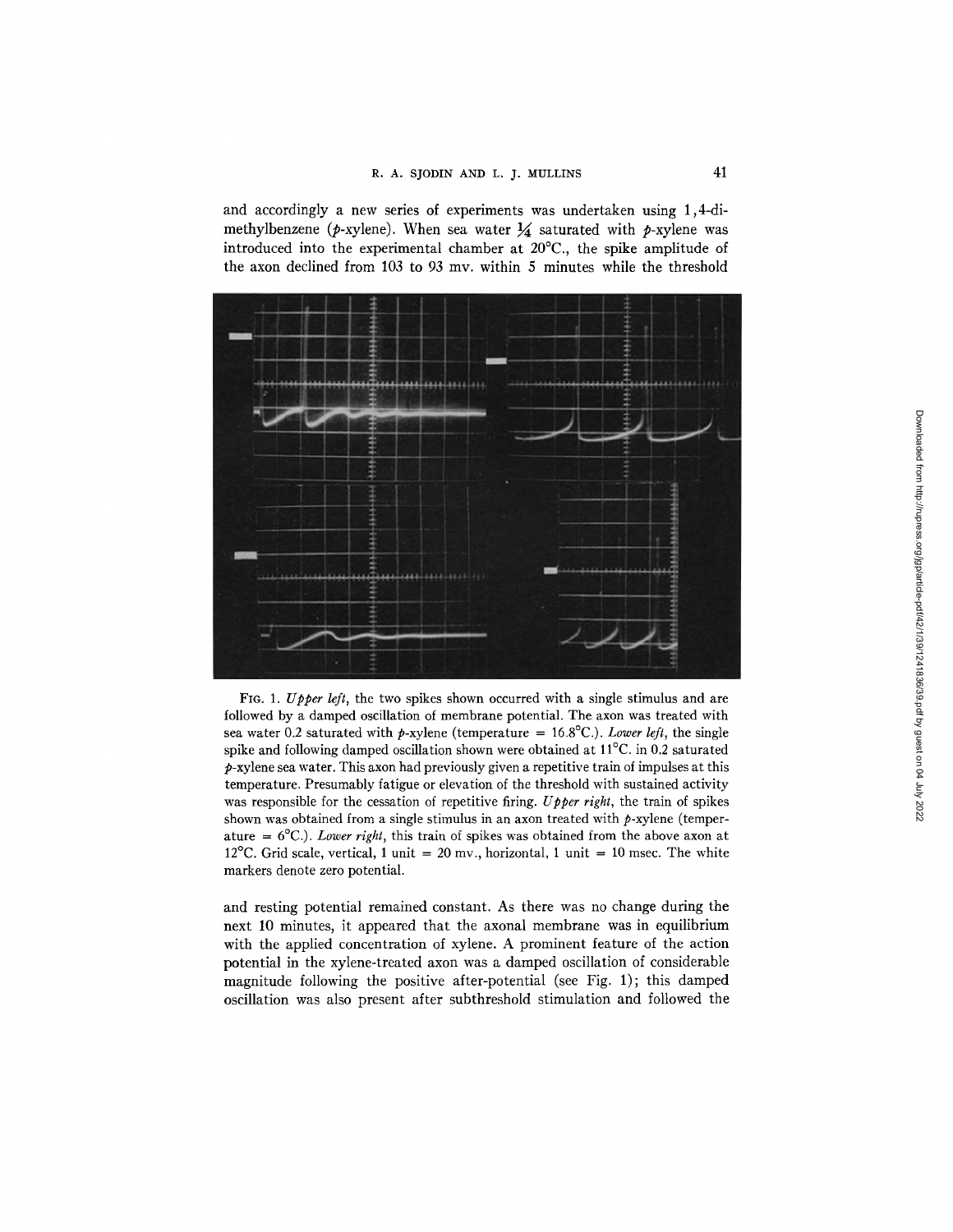# 42 OSCILLATORY BEHAVIOR OF SQUID AXON MEMBRANE POTENTIAL

local response. When the temperature was reduced, the amplitude of the oscillatory response increased until at 16.5°C. repetitive responses to a single stimulus commenced. The duration of such a train of spikes was initially about 2 minutes. At all temperatures lower than 16.5°C. repetitive response could be obtained, although the frequency was much diminished at low temperatures. Upon warming beyond 16.5°C, a single stimulus would yield from 12 to 50 spikes, and this number would decrease, one spike at a time, until a temperature of 16.8°C. was reached; here repetitive activity ceased, and the axon responded normally to stimulation up to 22°C., the highest temperature used.



FIG. 2. The solid line shows the temperature dependence of the frequency of the repetitive responses found experimentally. The dotted line shows the corresponding calculated temperature dependence of L.

Repeated cooling and warming failed to alter the two transition temperatures by as much as 0.1°C. as long as the axon remained in good condition as indicated by a constant threshold at 20°C. When this experiment was repeated on other axons, the transition temperatures obtained were within  $\pm$  1.5°C. of each other.

A further point of interest is the dependence of the frequency of the repetitive response upon the temperature. It seems clear that after an impulse the refractory period of the membrane is fixed by both the time required for the recovery of the sodium-carrying mechanism, and the time required for the potassium permeability of the membrane to subside. These processes are not equally affected by a decrease in temperature and indeed it would appear that it is the slowness of the decrease of potassium conductance that is responsible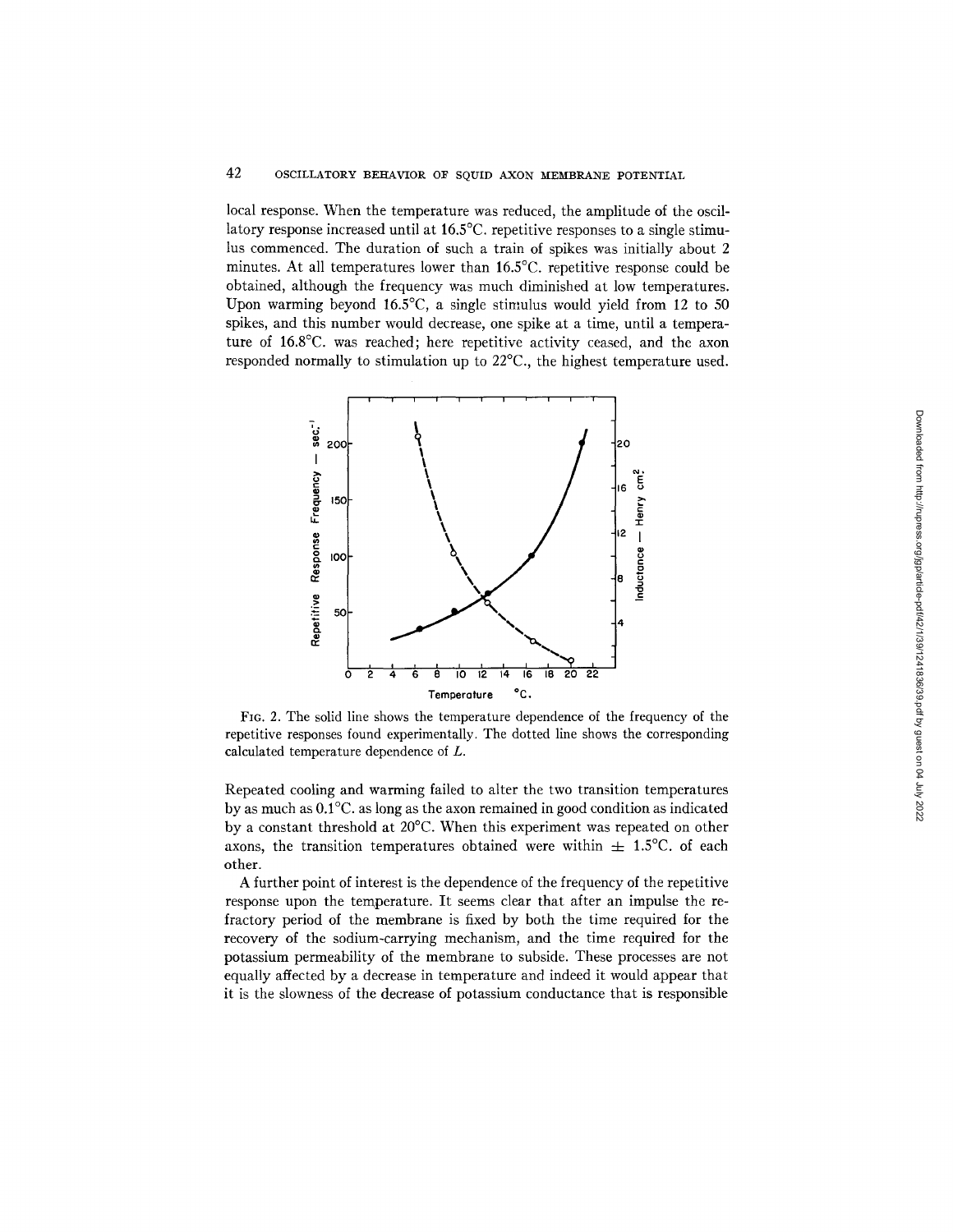for the marked prolongation of the refractory period at low temperatures. It is, accordingly, somewhat surprising to find that the repetitive response has a characteristic frequency at a given temperature, as shown in Fig. 2, and there is no evidence of any asynchronous firing at any temperature used.



FIG. 3. Threshold  $(1.0 = normal)$  is plotted versus the temperature for axons subjected to different experimental treatments. The vertical bars denote the variability found with twelve different axons. Concentrations of compounds used are given as fraction of saturation in sea water.

The other two isomeric xylenes were tested and both were found to produce the repetitive response though their effectiveness, at the same concentration, differed as was evidenced by different transition temperatures. The transition temperature with 0.2 saturated o-xylene was 4.5°C. compared with 16.5°C. when  $p$ -xylene was used. The order of effectiveness noted was  $p > m > o$ . Benzene at 0.I saturation was also found to produce similar results. These differences will be investigated in more detail in future work.

The concentrations of blocking agents used to treat axons at 20°C. were such that there was little or no change in threshold for excitation at this temperature.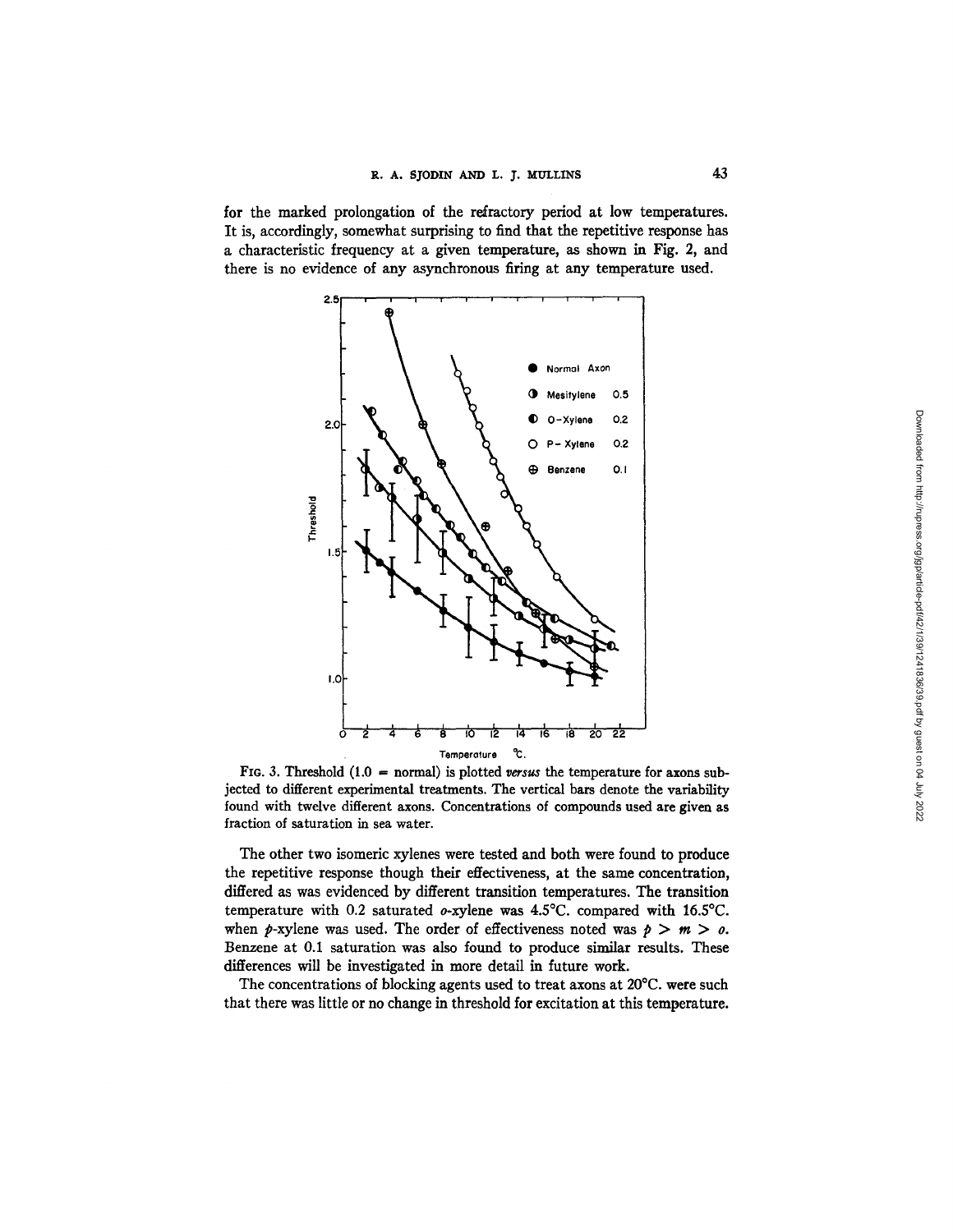A decrease in ambient temperature, however, markedly elevated the threshold for electrical excitation, irrespective of whether the axon produced single or multiple responses to the stimulus. Substances that were particularly effective in inducing multiple responses to a stimulus  $(p$ -xylene and benzene) also produced the greatest change in threshold with temperature, while with mesitylene, which does not give repetitive responses, axons showed only a slight change in threshold with lowering of temperature, when compared with untreated axons. The results are shown in Fig. 3. The fact that the introduction of blocking agent into the membrane and lowering the temperature both increase the threshold for electric stimulation and that these treatments interact is the reason for supposing that some of the changes in the membrane induced by the two treatments are similar.

### DISCUSSION

*The Linear Response of the Membrane to A.c.*—When Cole and Baker (13) reported an inductive component of the membrane impedance, a theoretical basis for the occurrence of oscillatory behavior in nerve became available. An inductance in the equivalent electric circuit for the membrane, which we might take as a definition of the apparent membrane inductance  $L<sub>m</sub>$ , together with the membrane capacitance and resistance,  $C_m$  and  $R_m$ , provides the requirements of oscillatory behavior. Cole (14) has discussed in some detail the implications of  $L_m$  and its possible relation to oscillatory processes. If we assume, for the moment, the validity of the equivalent circuit proposed by Cole, it is possible to make some calculations from the damping constant and frequency of oscillation of the membrane potential following spike as found in the present experiments. One can write the differential equation governing the voltage in the equivalent circuit as:

$$
\frac{d^2V}{dt^2} + \frac{R}{L}\frac{dV}{dt} + \frac{1}{LC}V = 0
$$
 (1)

The general solution of this equation is given by:

$$
V = \frac{f_o}{f_1} V_o e^{-(R/2L)t} \cos (2\pi f_1 + \Phi)
$$
 (2)

in which

$$
f_o = \frac{1}{2\pi} \sqrt{\frac{1}{LC}} \tag{3}
$$

$$
f_1 = \frac{1}{2\pi} \sqrt{\frac{1}{LC} - \frac{R^2}{4L^2}}
$$
 (4)

$$
\Phi = \cos^{-1} f_1/f_o
$$

 $f<sub>o</sub>$  is the frequency of the corresponding undamped oscillation, while  $f<sub>1</sub>$  is the damped frequency. Since we are assuming linearity,  $R$  is constant and  $f_{\circ}/f_1$  is correspondingly a constant. The general solution can thus be rewritten as:

$$
V = A V_{\text{e}}e^{-kt} \cos(2\pi f_1 t + \Phi) \tag{5}
$$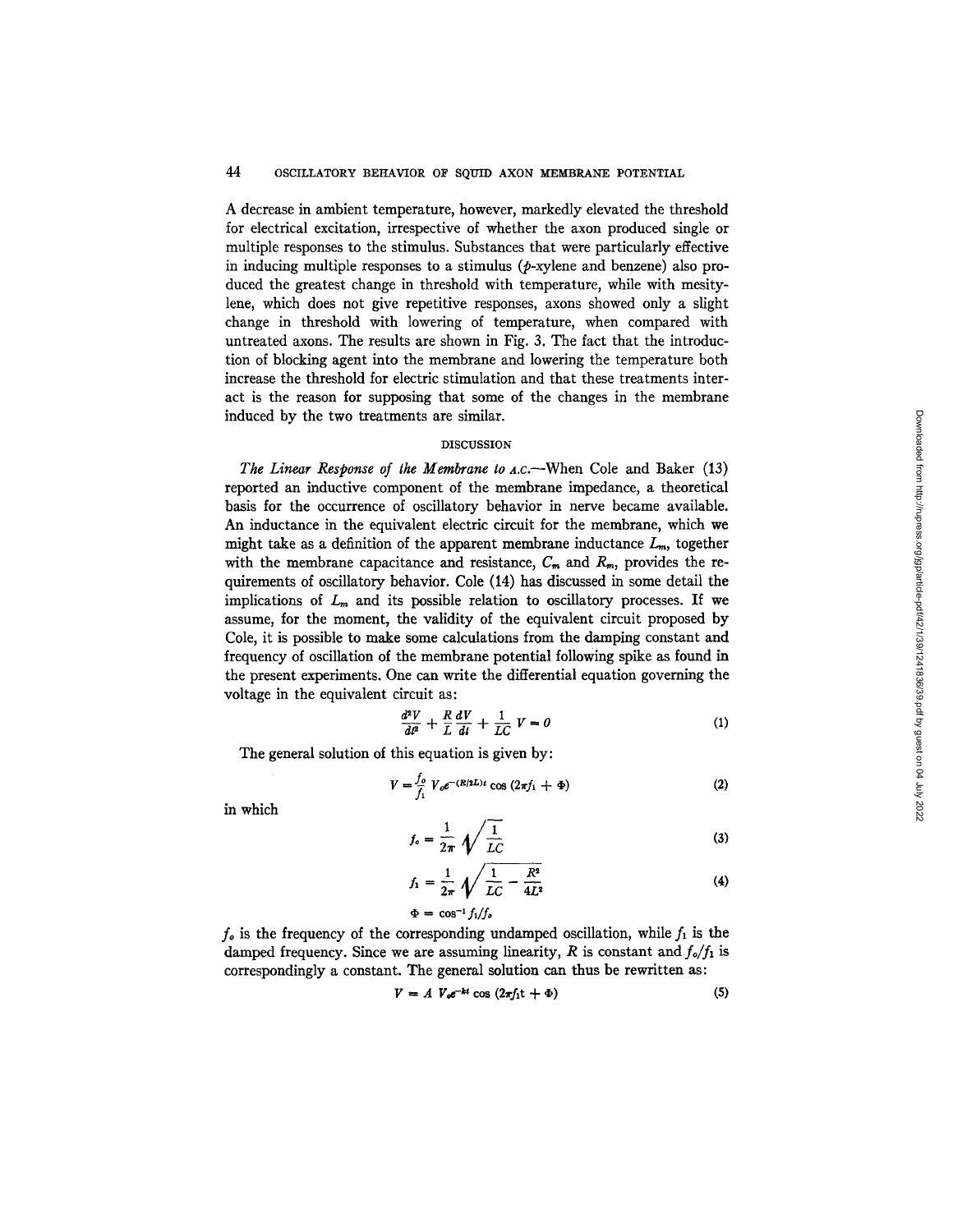and A is a constant and

$$
k = \frac{R}{2L} \tag{6}
$$

The initial amplitude,  $V_{\rho}$ , is seen to damp out with time by the factor  $Ae^{-kt}$ . If  $A$  is assumed to be very nearly unity, an assumption found to be justified, the damping is given by only the factor  $e^{-kt}$ . The oscillation is thus seen to damp out to  $1/e$  of its initial amplitude in a time  $1/k$ . Since k and  $f_1$  can easily be obtained from the record of the oscillations,  $R$  and  $L$  can be uniquely calculated from equations (4) and (6), assuming a value of 1.0  $\mu$ fd. for  $C_m$ .

This procedure applied to the damped oscillations we have observed and also to those observed by Arvanitaki (5, 6) yields the values shown in Table I.  $R_d$  is the damping resistance of the equivalent circuit.

If there is any validity in the foregoing assumptions, one concludes that the membrane in these experiments has an inductive component of the im-

|                                                                             | Present data | Arvanitaki<br>$(5)$ Sepia | Cole (14) A.C. impedance<br>squid axon |
|-----------------------------------------------------------------------------|--------------|---------------------------|----------------------------------------|
| $L_{\text{herry}} \cdot \text{cm}^2 \cdot \cdots \cdot \cdots \cdot \cdots$ | 0.6          | 0.9                       | 0.2                                    |
| $R_{d \text{ ohm} \cdot \text{em}}$ <sup>2</sup>                            | 150          | 112                       |                                        |

TABLE I

pedance of the order of that suggested for normal nerve and a resistance considerably below the normal value (1000 ohm cm?).

The difficulties inherent in any analysis of this type are well realized (Cole (14); Schmitt (15)). Formally  $C$  and  $L$  imply energy storage mechanisms within the membrane while there is no reason to believe that the immediate energy for excitation is stored in any way other than in the ion concentration ratios. Schmitt points out, however, that any phenomenon that speeds up or delays a current process with respect to a voltage will cause the phase shift requisite for oscillatory behavior, even though the formally implied energy storage is absent.

The frequency of the oscillating local potential was observed to depend greatly upon the temperature. In the formal analysis, this would mean a dependence of  $L_m$  upon temperature. Fig. 2 shows the calculated temperature dependence of  $L_m$ ; temperature coefficient is seen to be negative and rather large  $(O_{10} = 5)$ .

*The Linear Response of the Membrane to D.C.*—The Hodgkin-Huxley equations  $(16)$  for the squid axon can be reduced to linear form for small  $(1 \text{ to } 2 \text{ mv.})$ displacements of the membrane potential. As these authors point out, the equation for the K<sup>+</sup> current yields an oscillatory transient with the  $L_m$  of about 0.4 henry cm?, a value quite similar to that obtained from A.C. imped-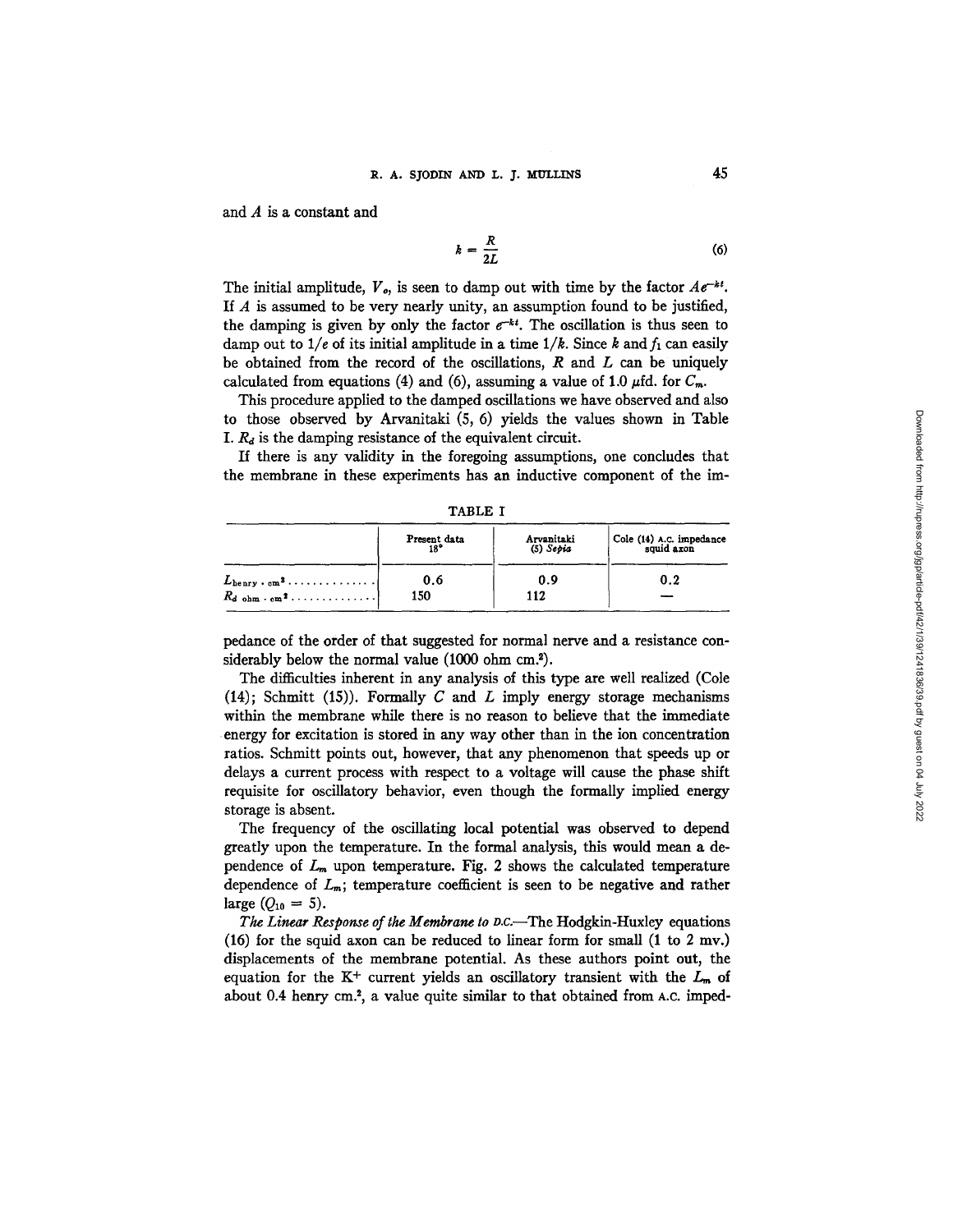ance studies. The temperature coefficient of this  $L_m$  is necessarily the same as that for the rise of potassium conductance,  $Q_{10} = 3$ , while we find that with xylene-treated axons a  $Q_{10}$  of 5 is obtained. A difficulty with applying directly the Hodgkin-Huxley equations in order to discover which parameters have been affected by our treatment is that the membrane threshold is insufficiently defined analytically. While it is obvious that, to produce repetitive spikes, the damping constant  $k$  must have diminished greatly, the nature of the change in the equivalent circuit of the membrane is not apparent.

The damping coefficient  $k$  depends upon the ratio  $R/L$ , and we suppose that it is the increase in  $L_m$  observed with decrease in temperature that diminishes the damping.

*Non-Linear Membrane Responses.--As* soon as the displacements of the membrane potential exceed 1 to 2 mv., the use of any analog such as an equivalent electric circuit becomes exceedingly complex, because such an analog must in effect represent the full Hodgkin-Huxley equations. It is of interest, however, to contrast two types of experimental treatment that yield repetitive responses. Axons in sea water containing a low  $[Ca^{++}]$  have low thresholds (17), low  $R_m$ , a potassium conductance corresponding to about 25 per cent of the maximum value, and a sodium-carrying system that is greatly inactivated (18). The membrane potential oscillates spontaneously and damping may be negative so that spontaneous action potentials are generated with a frequency of 350/see., a value rather close to the calculated undamped frequency (19). Axons treated with xylene are indistinguishable from normal at 20°C., never exhibit spontaneous oscillations of the membrane potential, develop repetitive responses at a critical temperature where the threshold has been raised appreciably, and have a lower frequency of repetitive response corresponding to a damped oscillation. The difference in the subthreshold situation between low  $Ca^{++}$  and the narcotized axons can conveniently be represented as the difference between a low or negative  $R_d$  and a normal positive one. During an action potential, the rise of  $Na<sup>+</sup>$  conductance is capacitative, while its decline is inductive. The time course of the  $K<sup>+</sup>$  conductance change is inductive and makes the larger contribution to the inductive reactance.

The threshold of squid axon shows a marked minimum at a frequency of stimulation of 150 to 200/see. (20) which is precisely the frequency range of the damped repetitive responses we have been considering. The variation of threshold with frequency of stimulation is a general phenomenon and has been discussed in detail by Monnier (21). The threshold for stimulation is made lower and the frequency *vs.* threshold minimum is sharpened as  $Ca^{++}$  is removed from sea water (20). In our experiments, the threshold at a frequency of 1/sec. rises considerably but from this observation we cannot infer that the threshold is also increased immediately following an impulse. Indeed, it appears